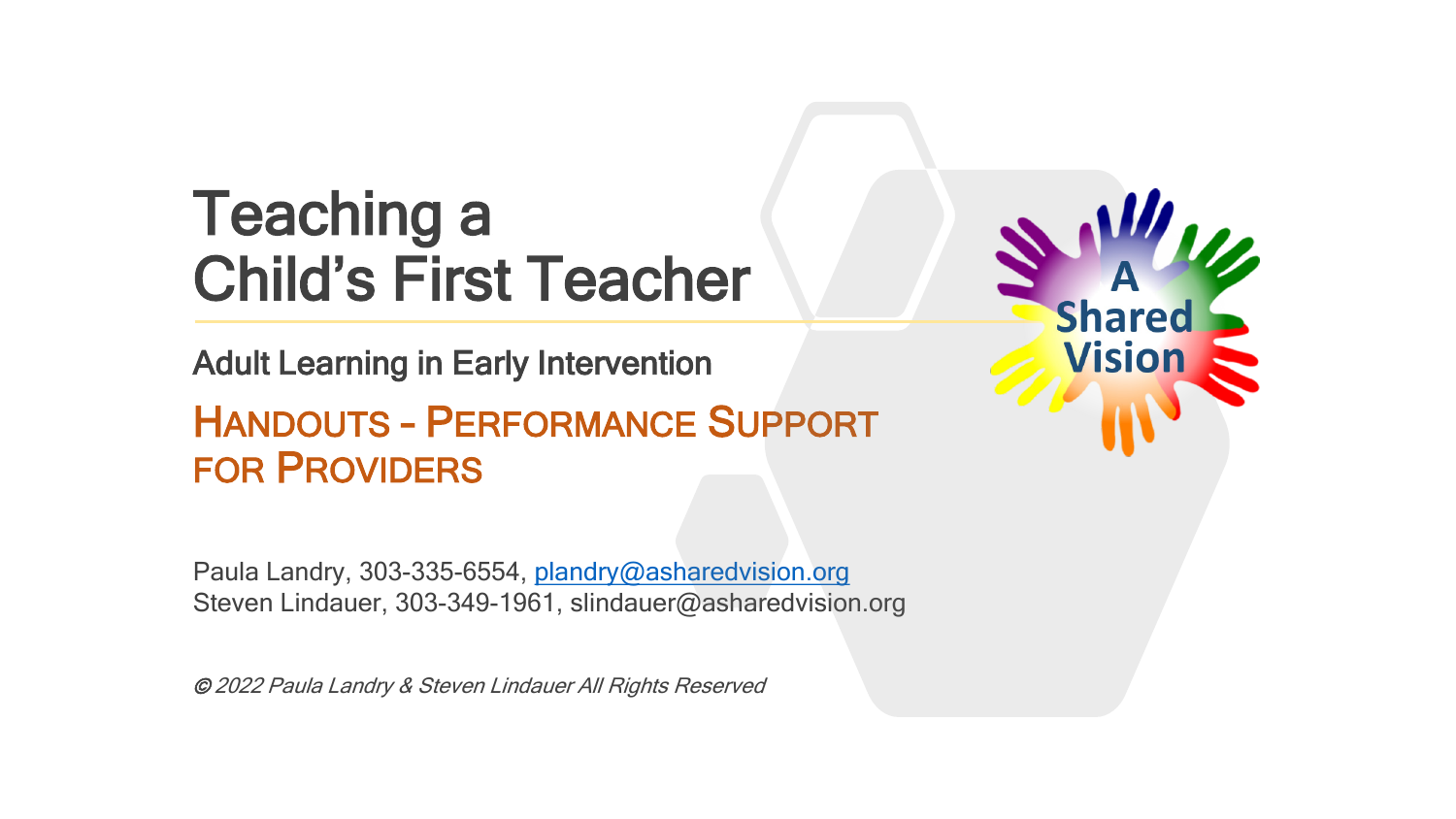

### Adult Learning Theories

| <b>THEORY</b>                    | <b>SUMMARY</b>                                                                                                                                                                                                                        | <b>BEST SUITED FOR</b>                                                                      |
|----------------------------------|---------------------------------------------------------------------------------------------------------------------------------------------------------------------------------------------------------------------------------------|---------------------------------------------------------------------------------------------|
| Andragogy                        | • Adult learners are autonomous and self-directed and seek out learning based on<br>personal needs.<br>• Adult learners must be able to apply what they learn in a practical way.                                                     | • Problem solving<br>• Structured formal learning<br>• Learners with a defined need to know |
| Experiential<br>Learning         | • A hands-on approach where individuals learn by doing.<br>• Puts the learner at the center of the learning process.<br>• Learning happens through an active process of doing and reflection.                                         | Mechanical skills<br>Leadership skills<br>Process improvement<br>• Systematic thinking      |
| Transformational<br>Learning     | • A person's beliefs and expectations shape their view of the world.<br>Through a rational analytical process, a person can consciously change their old<br>beliefs and implement new ones.                                           | • Complex analytical processes<br>Evaluation and analysis<br>• Long-term personal growth    |
| Self-Directed<br>Learning        | • Process where individuals take complete ownership of the learning process to<br>diagnose learning needs, identify resources, implement learning, and assess their<br>results.                                                       | • Process updates<br>• Self-motivated learners<br>• Technology and software skills          |
| <b>Project Based</b><br>Learning | Learners engage in active investigation of a real-world problem.<br>$\bullet$<br>Gives learners a voice in the overall process through a process of inquiry, critical<br>thinking, problem solving, collaboration, and communication. | Project management<br>• Process improvement<br>Manufacturing                                |
| <b>Action Learning</b>           | • Learning is the result of programming and questioning.<br>Learners take action on a problem and reflect upon the results.<br>$\bullet$                                                                                              | • Team building<br>Fill in knowledge gaps<br>• Uncover areas of learning need               |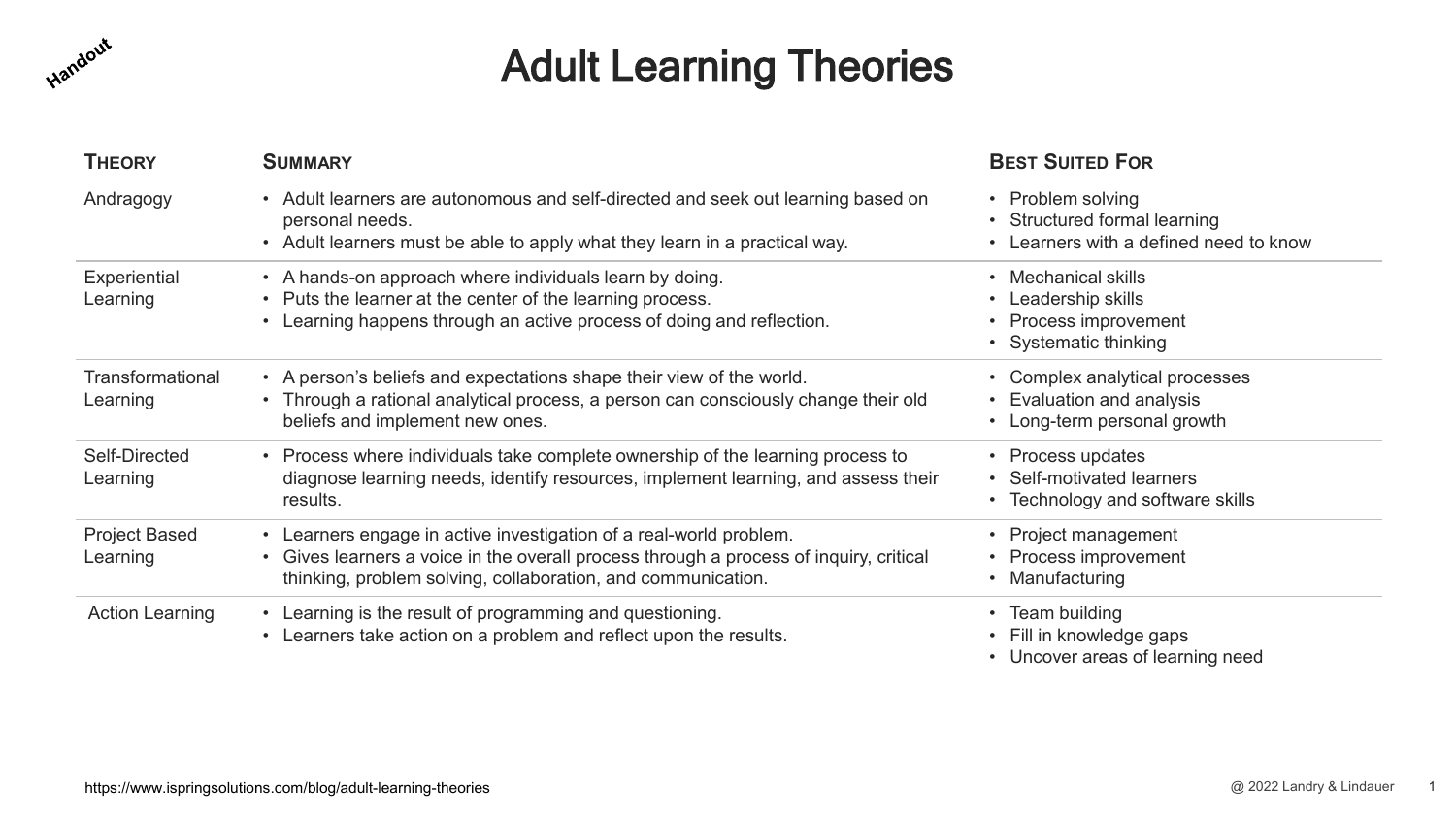### Adult Learning Strategies and Techniques

• **Set goals**: Adult learners need these goals because their learning is more in their own hands than younger learners

Handout

- **Discuss their why**: Understanding why different topics will help them reach their goal can make sure they stay motivated
- **Review information regularly**: Adult brains are less plastic. They have a harder time creating new neural pathways. They need to review material more regularly to help create new pathways
- **Find experiences to help facilitate learning**: Leverage a variety of methods for a firmer grasp of their learning to help translate it to real life
- Keep your lessons relevant
- Focus on your learners' life experience
- Tell stories as you're teaching
- Break up information to avoid cognitive overload
- Provide feedback in the moment of need
- Make your material visually stimulating
- Encourage questions and discussion
- Be flexible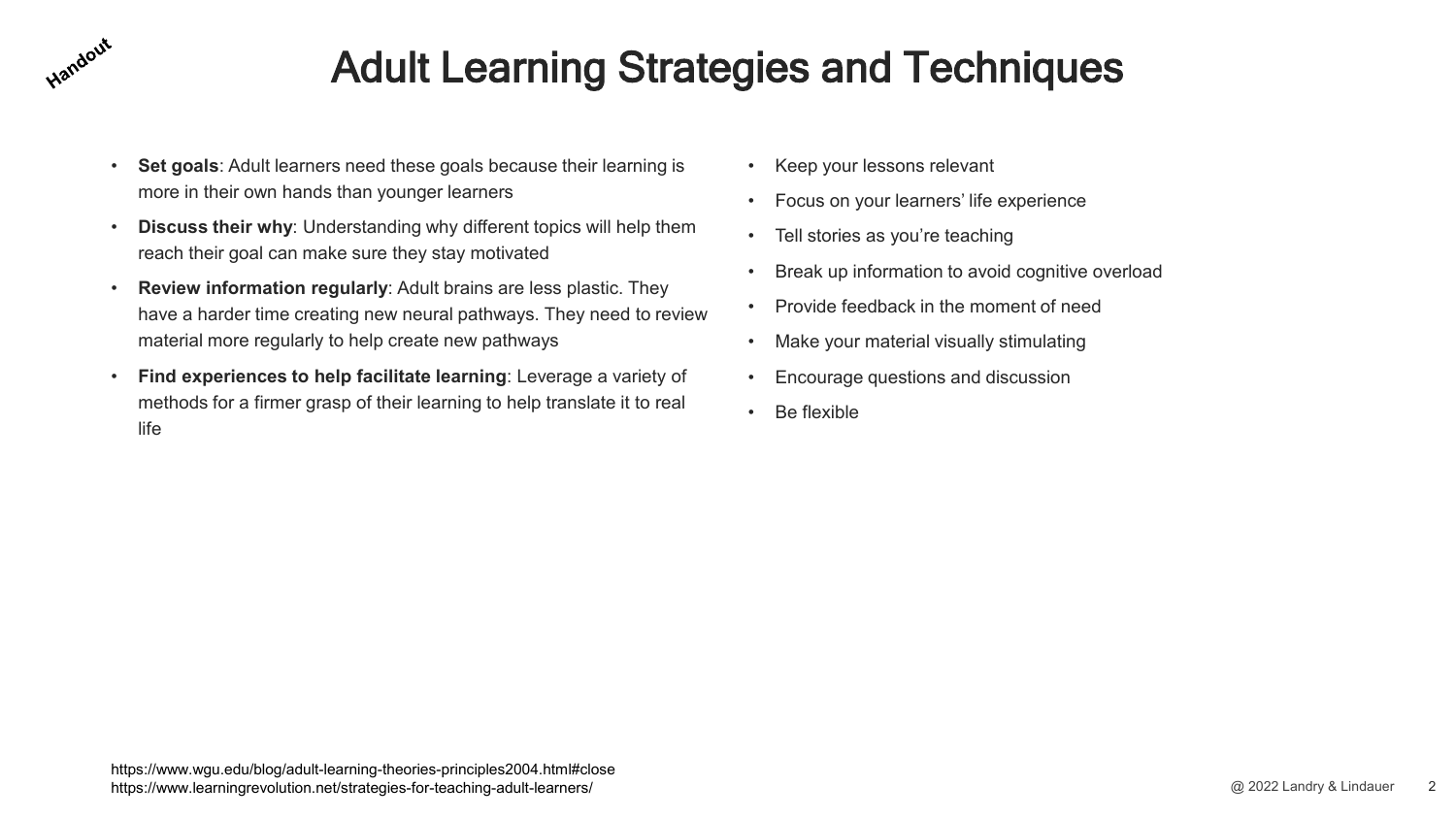

### Blooms Taxonomy – Verbs

| <b>REMEMBER</b><br>Recall facts and<br>basic concepts | <b>UNDERSTAND</b><br>Explain ideas or<br>concepts | <b>APPLY</b><br>Apply knowledge to<br>different situations | <b>ANALYZE</b><br>Draw connections<br>among ideas | <b>EVALUATE</b><br>Make judgments<br>based on evidence<br>found | <b>CREATE</b><br>Compile information<br>to generate new<br>solutions |
|-------------------------------------------------------|---------------------------------------------------|------------------------------------------------------------|---------------------------------------------------|-----------------------------------------------------------------|----------------------------------------------------------------------|
| Arrange                                               | Compare                                           | Calculate                                                  | Categorize                                        | <b>Attribute</b>                                                | Compose                                                              |
| Define                                                | Classify                                          | Complete                                                   | Criticize                                         | Argue                                                           | Construct                                                            |
| <b>Identify</b>                                       | <b>Describe</b>                                   | Demonstrate                                                | Debate                                            | <b>Assess</b>                                                   | Design                                                               |
| Indicate                                              | Explain                                           | Execute                                                    | <b>Differentiate</b>                              | Conclude                                                        | Develop                                                              |
| Label                                                 | Give examples                                     | <b>Illustrate</b>                                          | <b>Experiment</b>                                 | Critique                                                        | <b>Devise</b>                                                        |
| List                                                  | Interpret                                         | Implement                                                  | Inspect                                           | Defend                                                          | Formulate                                                            |
| Match                                                 | Paraphrase                                        | <b>Modify</b>                                              | <b>Infer</b>                                      | Examine                                                         | Generate                                                             |
| Memorize                                              | Predict                                           | Organize                                                   | Investigate                                       | Justify                                                         | Hypothesize                                                          |
| Recall                                                | Present                                           | Practice                                                   | Organize                                          | Measure                                                         | Plan                                                                 |
| Recite                                                | Report                                            | Prepare                                                    | Outline                                           | Recommend                                                       | Produce                                                              |
| Recognize                                             | Rewrite                                           | Solve                                                      | Question                                          | Support                                                         | Propose                                                              |
|                                                       | Summarize                                         | Show                                                       | Separate                                          | Reflect                                                         | <b>Revise</b>                                                        |
|                                                       |                                                   | Use                                                        | Test                                              |                                                                 | Summarize                                                            |
|                                                       |                                                   | Write                                                      |                                                   |                                                                 | Synthesize                                                           |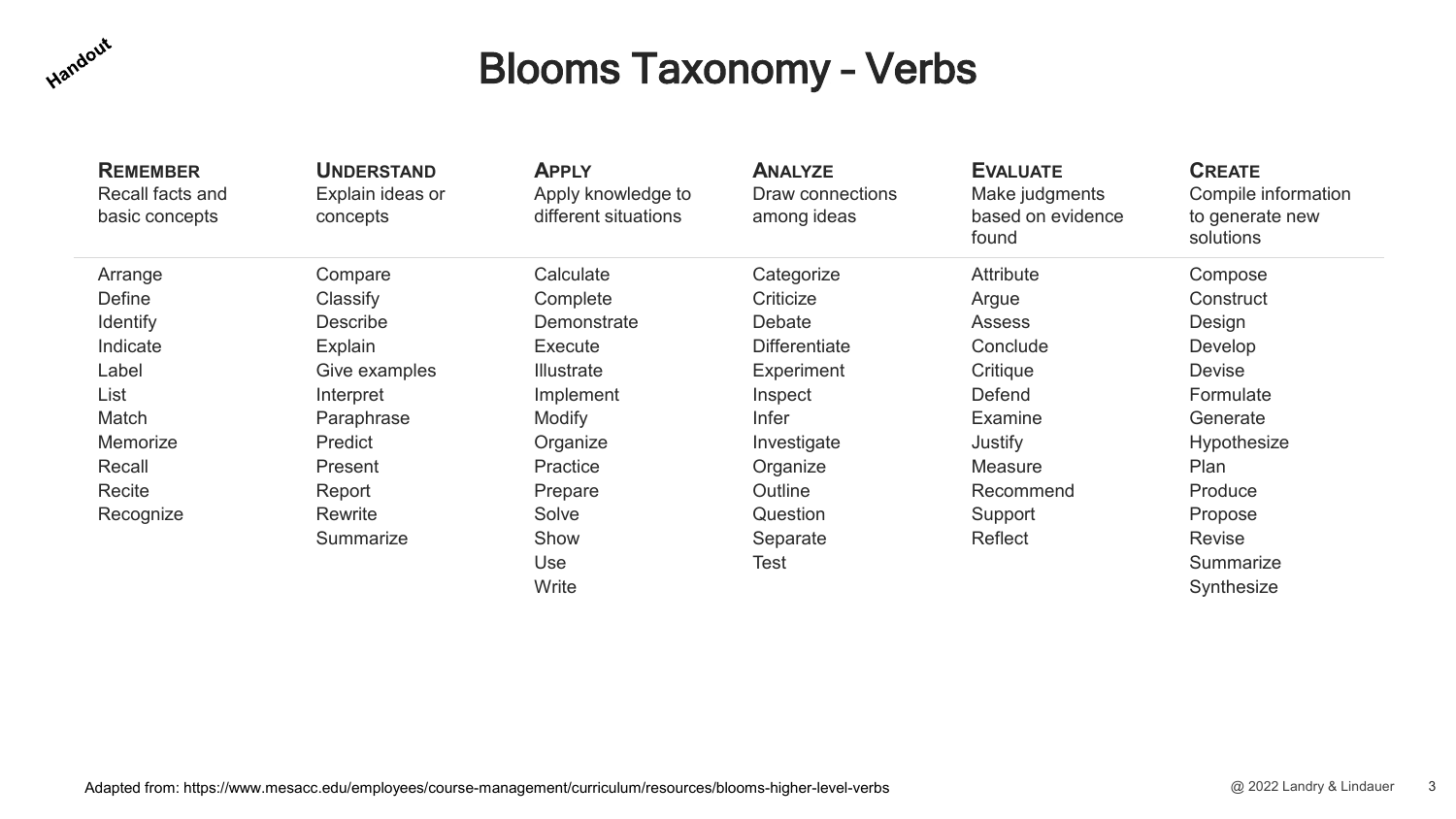### Learning Process (Taylor and Hamdy)

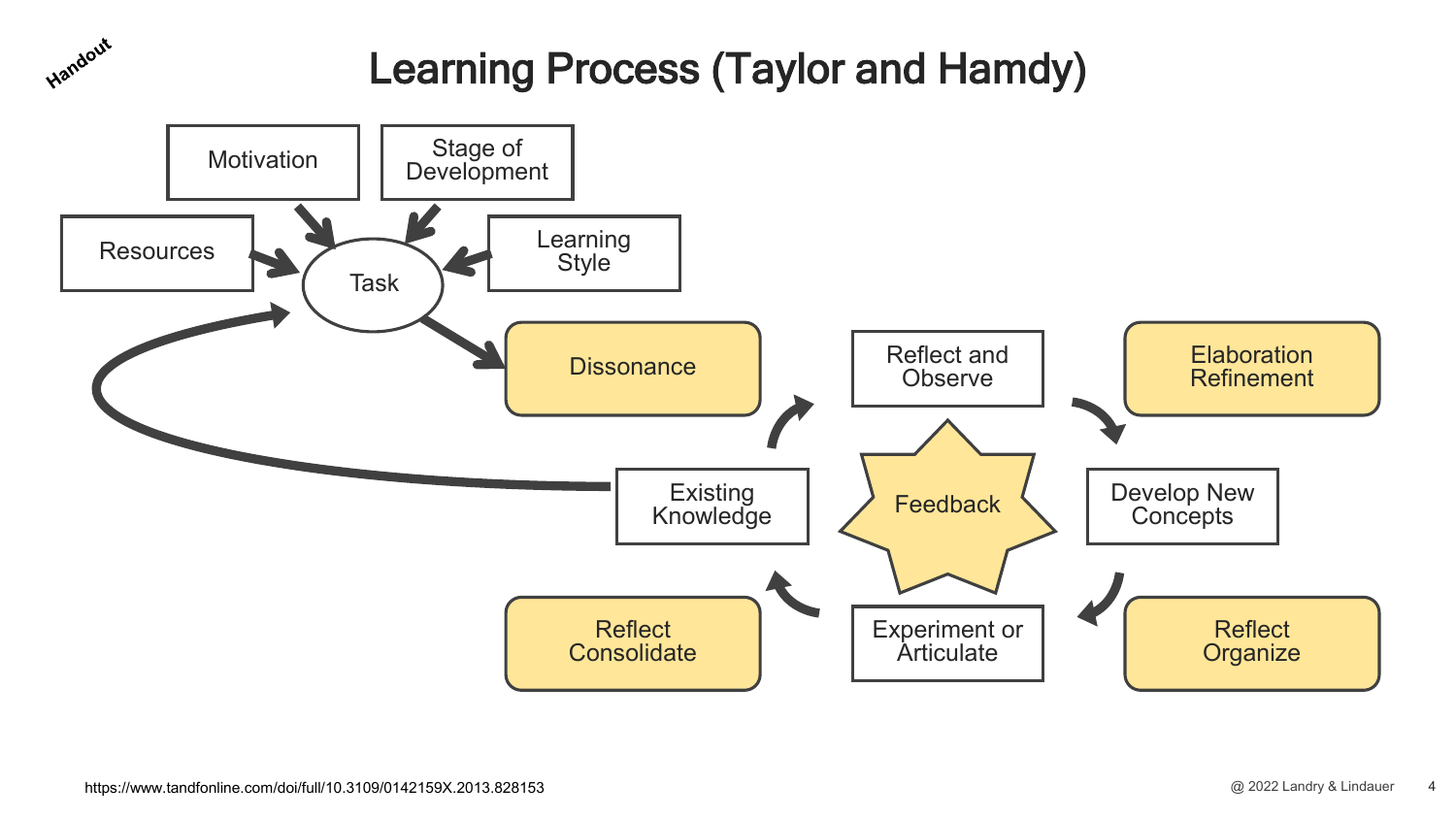### Kirkpatrick Evaluation Model



Handout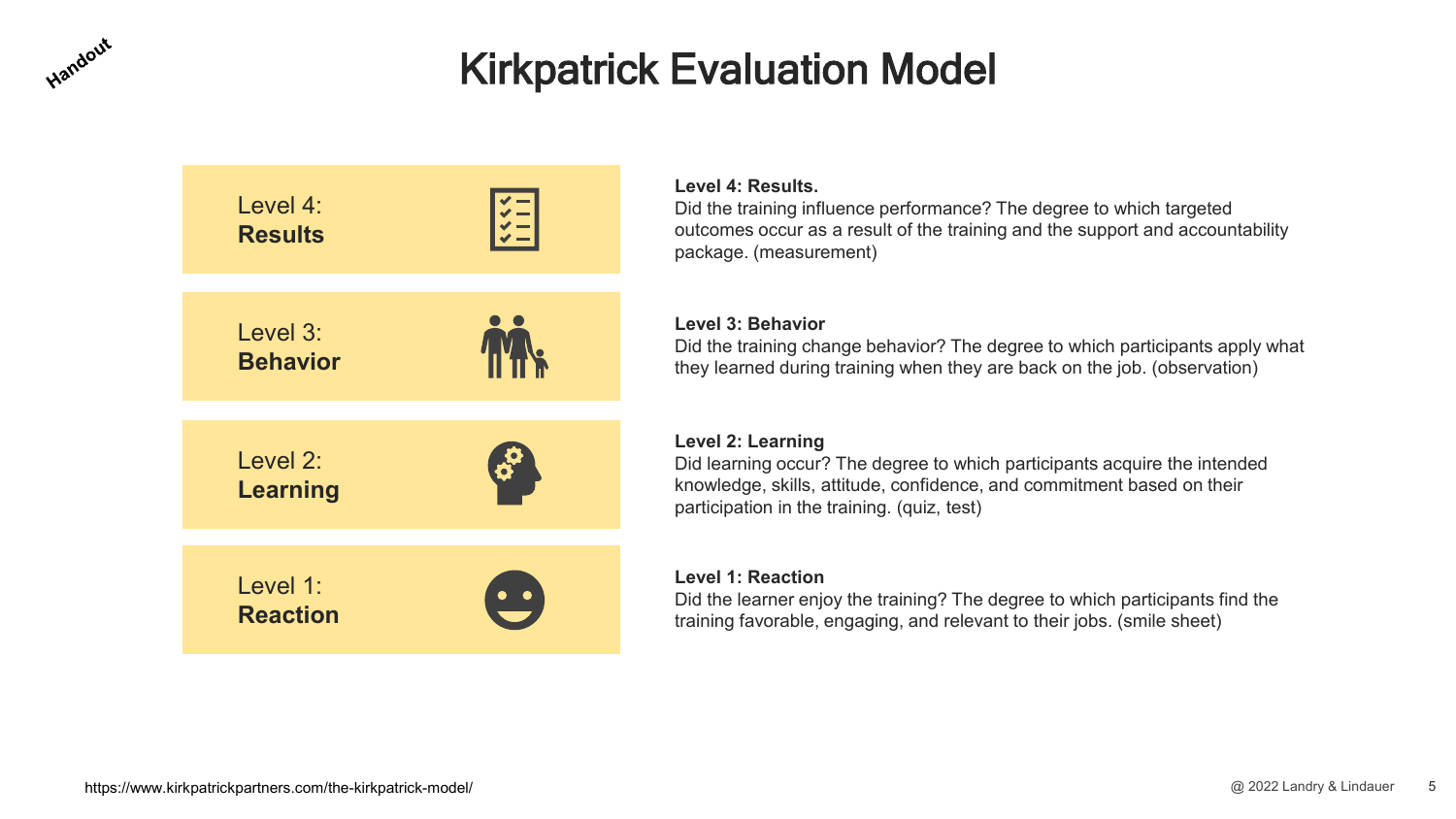

### Learning Styles



Individual learns more effectively when information is visually presented (e.g., pictures, videos, diagrams)

- Use visual aids
- Provide visual analogies and metaphors to help with visual imagery. Use storytelling to help with visualization
- Write key points in front of the learner to provide visual cues; complement words with colors and pictures
- Ask learners to write down explanations and take notes
- Include exercises where the learner creates mind maps
- Color-code and organize any materials to help organize things in their minds



### **Visual Auditory Kinesthetic**

Individual prefers learning with sound, music, recordings, rhymes, rhythms, etc.

- Encourage your learners to participate in discussions
- Encourage problem-solving aloud
- If reading is required suggest audio books if appropriate
- Allow recordings of your lessons or make your lessons accessible online
- Pair up and explain concepts to each other
- Suggest rereading their notes back to themselves
- Use mnemonic devices and rhyming



Individual processes information more effectively when using their bodies and when they are doing something

- Use physical exercises and provide hands-on experiences
- Include activities where they use pen and paper to map out their thoughts and problem-solve because writing is a physical exercise
- Encourage them to draw diagrams, graphs, and maps
- Get them to interact with physical objects or solve puzzles
- Role-playing
- Suggest reviewing their notes while engaging in physical activity
- Ask them to teach other class members some of the lesson content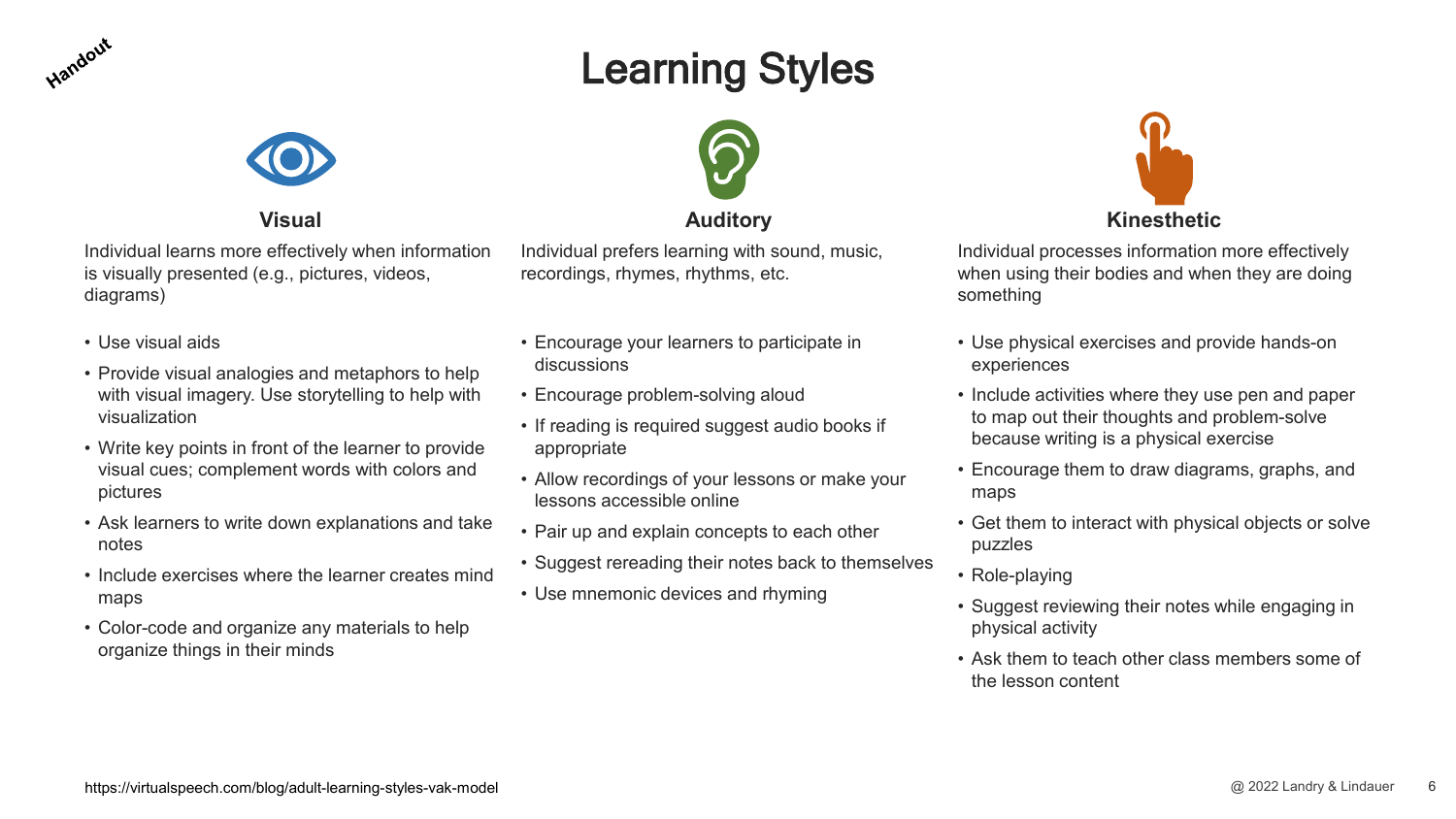

### Adult Learning Methods and Performance Support

|                    | <b>CONTENT FOCUS</b>                                                                                                                   | <b>ACTIVE LEARNING</b>                                                                                     | <b>ASSESSMENT</b>                                                                 | <b>PERFORMANCE SUPPORT</b>                                                                              |
|--------------------|----------------------------------------------------------------------------------------------------------------------------------------|------------------------------------------------------------------------------------------------------------|-----------------------------------------------------------------------------------|---------------------------------------------------------------------------------------------------------|
| <b>SYNCHRONOUS</b> | <b>Presentation/lecture</b><br>Modelling<br>Storytelling<br><b>Demonstration</b>                                                       | <b>Discussion</b><br>Practice<br>$\bullet$<br>• Feedback<br>Debate<br>$\bullet$<br>Reflection<br>$\bullet$ | <b>Observations</b><br>• Projects<br>• Simulation<br>• Role plays<br>Case studies | Job-aids (forms, checklists,<br>schedules)<br>$\cdot$ FAQs<br>Websites, mobile apps                     |
| ASYNCHRONOUS       | <b>Text-based materials</b><br>Podcasts<br>• YouTube<br>Recorded lectures/ trainings<br>Computer-based training<br>Website exploration | Social media communities<br>(e.g., Facebook)<br>Computer-based<br>applications/ practice                   | Computer-based simulation                                                         | Infographics<br>Videos of procedures<br>Audios or podcasts<br>$\bullet$<br>Questionnaires for decisions |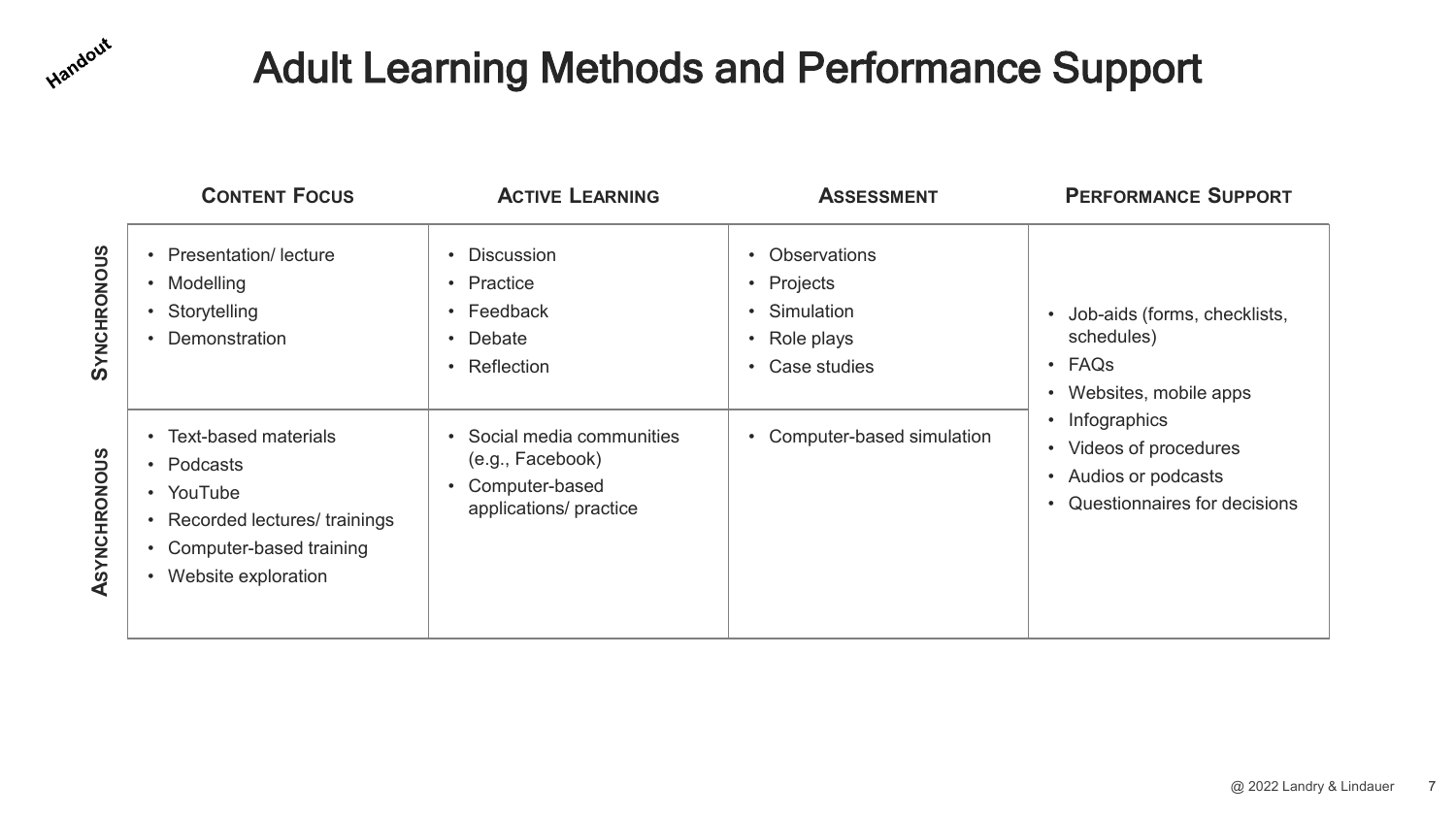

### Behavior Preferences in Action

| <b>Expressiveness</b>                                                                                                                 |                                                                                                                              | <b>Assertiveness</b>                                                                                                                                                        |                                                                                                                                          | <b>Flexibility</b>                                                                            |                                                                                                                    |
|---------------------------------------------------------------------------------------------------------------------------------------|------------------------------------------------------------------------------------------------------------------------------|-----------------------------------------------------------------------------------------------------------------------------------------------------------------------------|------------------------------------------------------------------------------------------------------------------------------------------|-----------------------------------------------------------------------------------------------|--------------------------------------------------------------------------------------------------------------------|
| <b>CHARACTERISTICS</b>                                                                                                                |                                                                                                                              | <b>CHARACTERISTICS</b>                                                                                                                                                      |                                                                                                                                          |                                                                                               | <b>CHARACTERISTICS</b>                                                                                             |
| • Quiet<br>• Calm<br>• Introverted<br>• Reserved<br>• Private                                                                         | • Outgoing<br>• Lively<br>• Extroverted<br>• Gregarious<br>• Demonstrative                                                   | • Peacekeeper<br>• Accepting<br>• Amiable<br>• Deliberate<br>• Compliant                                                                                                    | • Determined<br>• Telling<br>• Forceful<br>• Driving<br>• Aggressive                                                                     | • Focused<br>$\cdot$ Firm<br>• Strong opinions<br>• Impatient with change<br>• Decides easily | • Sees many options<br>• Easy going<br>• Affable<br>• Changeable<br>• Accommodating                                |
|                                                                                                                                       | <b>LEARNING APPROACH</b>                                                                                                     | <b>LEARNING APPROACH</b>                                                                                                                                                    |                                                                                                                                          |                                                                                               | <b>LEARNING APPROACH</b>                                                                                           |
| • One on one<br>• Works alone<br>• Quiet atmosphere                                                                                   | • Group dialogue<br>• Talk through it<br>• Energizing<br>atmosphere                                                          | • Peaceful environment<br>• Negotiated resolution<br>• Gentle pace                                                                                                          | • Fast pace<br>• Take action<br>• Competitive<br>environment                                                                             | • Quickly decides<br>• Stays focused                                                          | • Weighs options<br>• Changes easily                                                                               |
| <b>COMMUNICATION TIPS</b>                                                                                                             |                                                                                                                              | <b>COMMUNICATION TIPS</b>                                                                                                                                                   |                                                                                                                                          |                                                                                               | <b>COMMUNICATION TIPS</b>                                                                                          |
| • Think before speaking<br>• Use fewer gestures<br>and words<br>• Allow silence; feel free<br>to leave them alone<br>• Be understated | • Speak up<br>• Gesticulate<br>• Constant conversation<br>with more than one<br>person at a time okay<br>• Exaggerating okay | • Keep your actions at a<br>steady pace<br>• Be conciliatory<br>• Ask for their opinion<br>• Keep in mind they will<br>appear polite no<br>matter what they are<br>thinking | • Fast-paced actions<br>okay<br>• Confrontation and<br>lively debate okay<br>• Promote your opinion<br>• What you see is what<br>you get | • Do it their way<br>• Stay the course<br>• Suggest fewer<br>changes<br>• Make a decision now | • Do it anyway<br>• Give them options<br>• Changes and<br>revisions are okay<br>• Punt the decision until<br>later |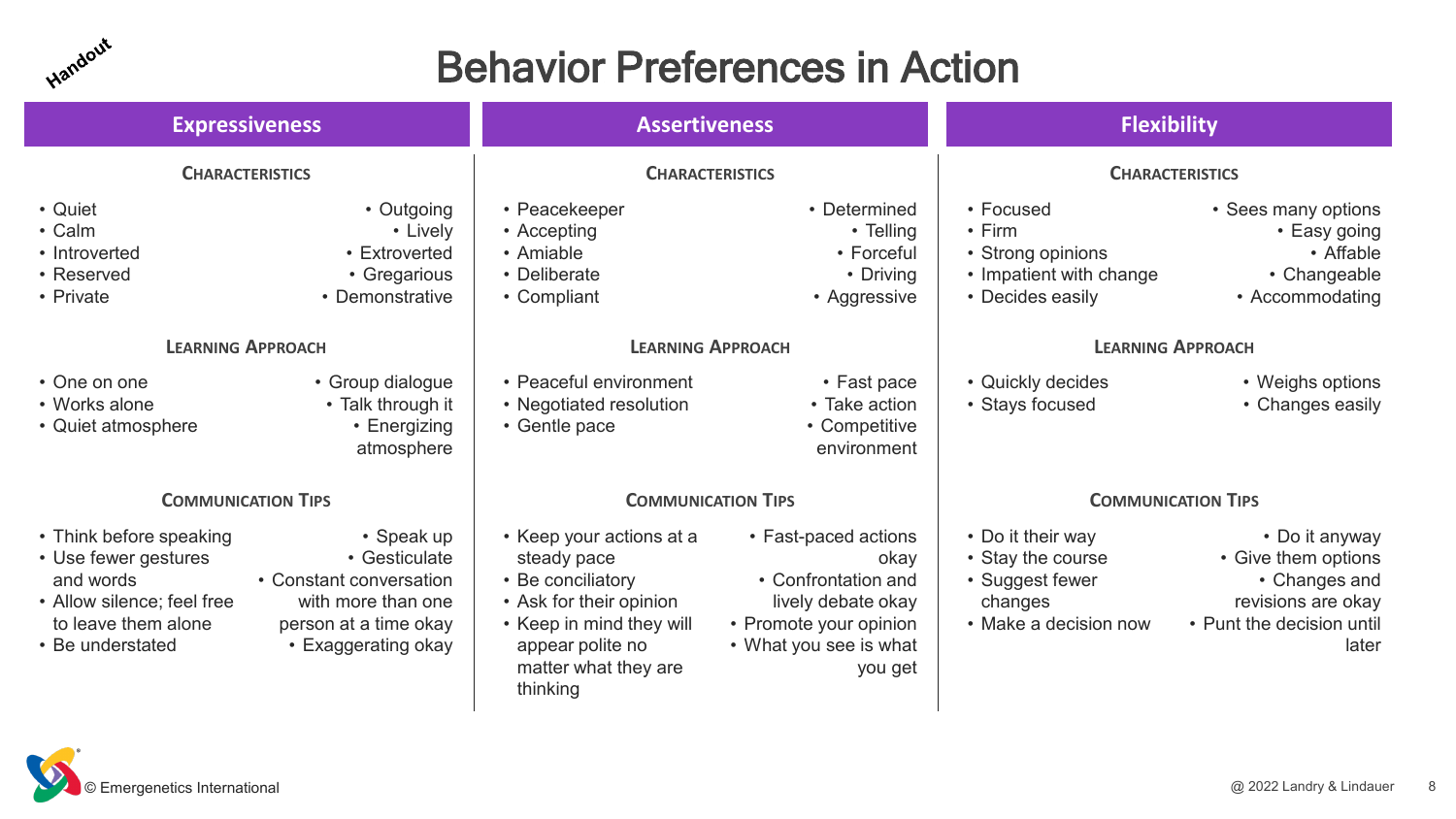Handout

**ANALYTICAL** 

ANALYTICAL

**STRUCTURAL**

**STRUCTURAL** 

## Thinking Styles in Action

| <b>HOW TO PRESENT TO</b><br>• Bottom line<br>• Key facts, figures up front<br>Provider/ therapist must have<br>credibility<br>Written documentation for later<br>review<br>One color print/font type is okay<br>• Must see value in time expended        | <b>LEARNING</b><br>• Learns by thinking and watching<br>• Seeking facts<br>• Testing theories<br>• Thinking through ideas<br>• Prefers ideas/ concepts to people<br>• Likes traditional classrooms<br><b>PROBLEM SOLVING</b><br>• Gathers ideas<br>• Analyzes data<br>• Concern is for the bottom line<br>• Approach is abstract and theoretical | <b>HOW TO PRESENT TO</b><br>• Show numbers graphically (e.g., pie<br>charts)<br>Changing something every 10-15<br>minutes<br>• Allow them to fantasize, visualize<br>• Creativity<br>• Visual impact crucial<br>• Overview and summary vital                                   | <b>LEARNING</b><br>• Trial and error - self-discovery<br>• Taking risks<br>• Thinking about options<br>• Doing several things at once<br>• Looking at the whole picture<br>• Pictures and color enhance learning<br><b>PROBLEM SOLVING</b><br>• Takes in a lot of data<br>• Looks for hidden possibilities<br>• Concern is for creative, unusual<br>answers<br>• Approach is intuitive and global                 |
|----------------------------------------------------------------------------------------------------------------------------------------------------------------------------------------------------------------------------------------------------------|--------------------------------------------------------------------------------------------------------------------------------------------------------------------------------------------------------------------------------------------------------------------------------------------------------------------------------------------------|--------------------------------------------------------------------------------------------------------------------------------------------------------------------------------------------------------------------------------------------------------------------------------|-------------------------------------------------------------------------------------------------------------------------------------------------------------------------------------------------------------------------------------------------------------------------------------------------------------------------------------------------------------------------------------------------------------------|
| <b>HOW TO PRESENT TO</b><br>• Provide "home visit plan" with<br>important information prior to<br>meeting<br>Detail is crucial<br>Neat and orderly format<br>Date and times important<br>Action plan and next steps<br>Use traditional structure, format | <b>LEARNING</b><br>• Likes hands-on experiences<br>• Likes black and white concepts<br>• Thinks through steps<br>• Outlines, organization, sequence<br>• Learns by doing<br><b>PROBLEM SOLVING</b><br>• Approach is systematic/pragmatic<br>• Concern is for implementation<br>• Selects from options<br>• Lists many options                    | <b>HOW TO PRESENT TO</b><br>• Good rapport between caregiver<br>and provider(s)<br>• Stories, parables, vignettes<br>• Give opportunity for caregiver and<br>others to respond<br>• Information personalized<br>• Eye contact crucial<br>• Emotion<br>• Music when appropriate | <b>LEARNING</b><br>• Learns by doing, sensing, watching<br>• Intuition (gut) reaction<br>• Through personal experience<br>• Talking and listening to others<br>• Relating concepts to self<br>• Color, music helps learning process<br><b>PROBLEM SOLVING</b><br>• Discusses options<br>• Decides based on others input<br>• Concern is for how it will impact<br>others<br>• Approach is emotional and intuitive |

Adapted from Emergenetics International

**CONCEPTUAL**

CONCEPTUAL

**SOCIAL**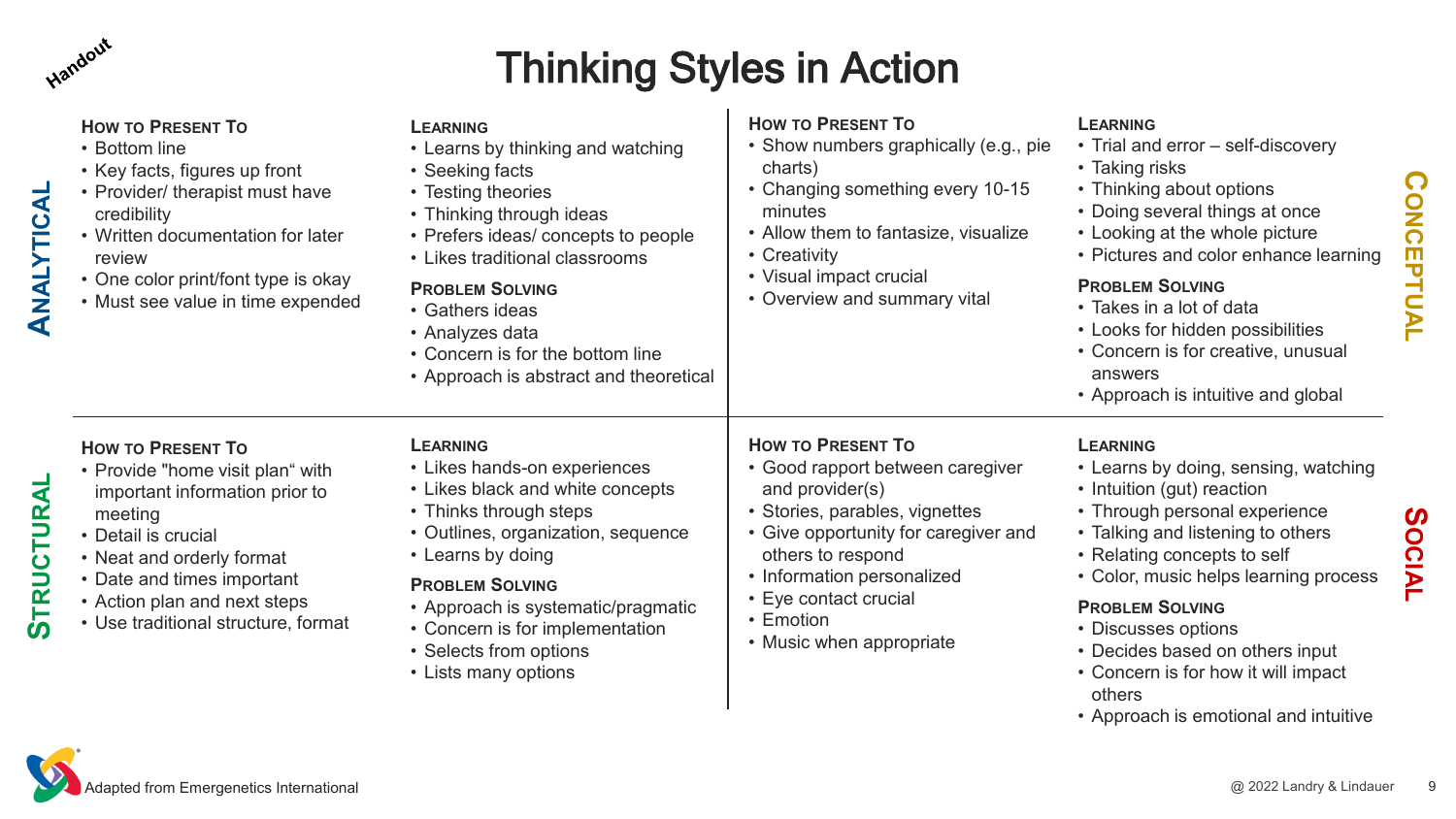### Lesson Planning

Handout

|                                            | <b>CURRENT COMPETENCE</b>                  | <b>TARGET COMPETENCE</b>                    |
|--------------------------------------------|--------------------------------------------|---------------------------------------------|
| <b>Skills</b>                              |                                            |                                             |
| Knowledge                                  |                                            |                                             |
| <b>Behaviors</b>                           |                                            | $\sim$                                      |
|                                            |                                            |                                             |
| <b>CONTENT FOCUS:</b><br><b>SELF STUDY</b> | <b>CONTENT FOCUS:</b><br><b>LEADER LED</b> | <b>ACTIVE LEARNING:</b><br><b>COACH LED</b> |